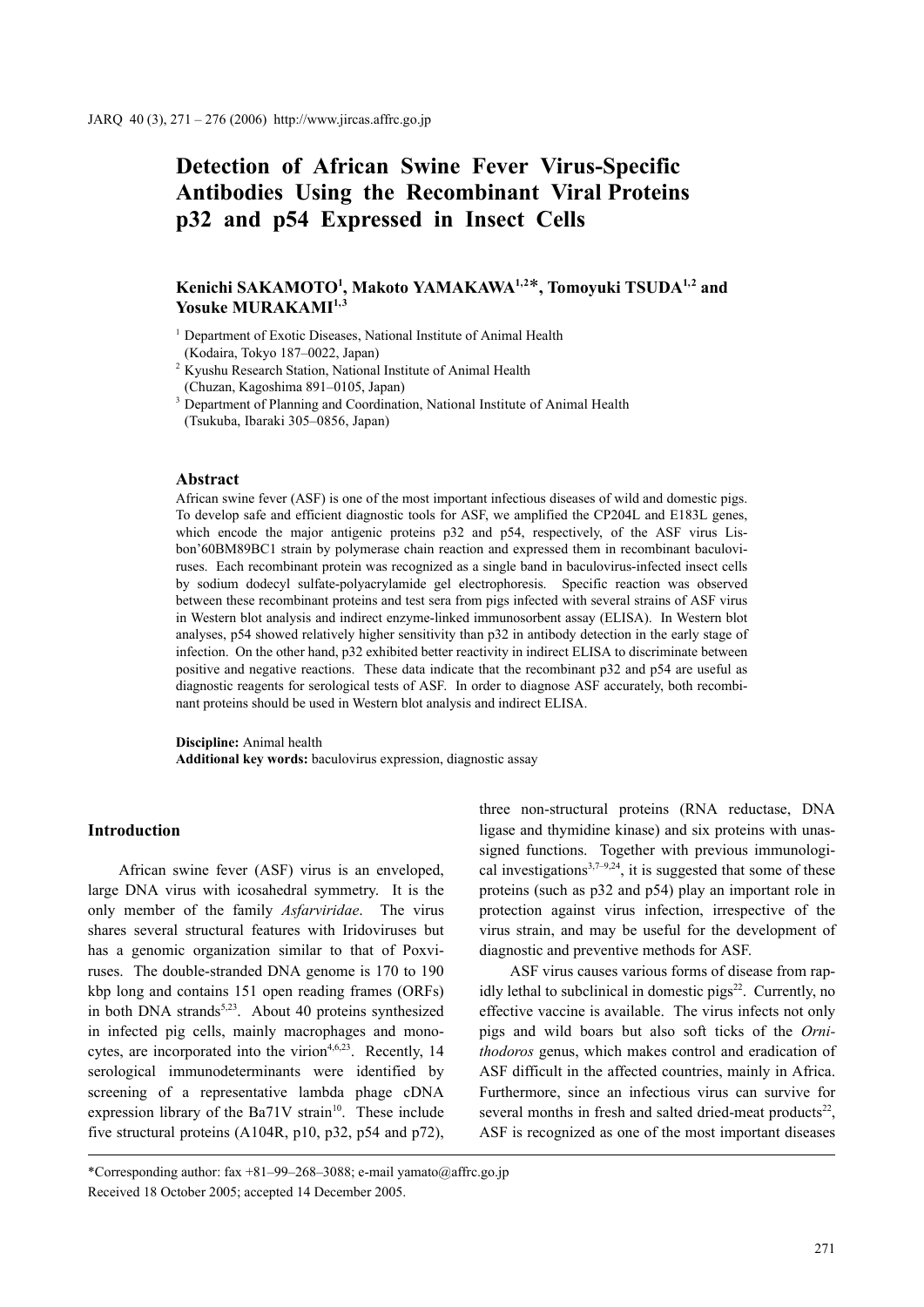in the worldwide trade of animals and animal products. Countries free from ASF must prepare safe, sensitive and reliable diagnostic tools without use of the dangerous live virus, in order to prevent incursion of the disease, especially through unapparent carriers. Serological examinations may be the best way to detect pigs infected with ASF virus. In this study, we produced two of the antigenic viral proteins p32 and p54 of the Lisbon'60BM89BC1 strain by using a baculovirus expression system and performing assays to detect antibodies specific to ASF virus in affected pigs. In this report we discuss the utility of these recombinant proteins as diagnostic reagents.

## **Materials and methods**

All experiments were carried out in the bio-containment facility of the Department of Exotic Diseases, National Institute of Animal Health, in Tokyo.

## **1. Virus and antisera**

An avirulent strain of ASF virus, Lisbon'60BM89BC1 $12$ , and five sera obtained from pigs infected with different strains of ASF virus were kindly supplied by Dr. Eugene V. Genovesi, USDA-ARS, Plum Island Animal Disease Center (PIADC), USA. Details of the antisera are as follows: ET034 was collected from a pig infected with highly virulent strain Lisbon' $60^{11}$ . ET343 and ET6106 were collected from pigs that recovered from infection with the moderately virulent strain DR-2 by intranasal/oral inoculation, and by tick transmission challenge, respectively. ET7007 was collected from a pig multiply inoculated with ASF virus strains (Iberian and African isolates). ET9891 was collected from a pig inoculated with the Brazilian strain.

Two conventionally raised pigs (approximately 10– 15 kg in weight) were inoculated intramuscularly with a 107 50% tissue culture infective dose of the Lisbon'60BM89BC1 strain. After inoculation, these pigs were observed daily for 4 weeks. Sera of these pigs were collected periodically (at 0, 7, 12, 14, 16, 20, 24 and 28 days post-inoculation) throughout the experiment.

# **2. Construction of baculovirus transfer vectors containing CP204L and E183L genes of ASF virus and production of recombinant viruses**

Two primer pairs, p32F/p32R (5'-AGCGGATCCT TGAATGGATTTTATTTTA-3' / 5'-TAAGGATCCC TAAAACATTAAATGTAG-3') and p54F/p54R (5'-C GCGGATCCTTAAATGGATTCTGAATTTTTTCAA CC-3' / 5'-CGCGGATCCTTACAAGGAGTTTTCTA GGTC-3'), containing *BamH* I sites and covering the whole ORFs of the CP204 and E183L genes which encode p32 and p54, respectively, were synthesized according to the sequence data previously presented<sup>19,20,23</sup>. The template DNA for polymerase chain reaction (PCR) was extracted from alveolar macrophages infected with the Lisbon'60BM89BC1 strain using the High Pure<sup>TM</sup> viral nucleic acid kit (Roche Diagnostics, Indianapolis, Ind., USA) according to the manufacturer's instructions. The CP204 and E183L genes were amplified using these primer sets, template DNA and *Pfu* DNA polymerase (Stratagene, La Jolla, CA, USA) by the following protocol: 30 cycles of denaturation (94ºC for 1 min), annealing (55ºC for 1 min) and extension (72ºC for 1 min) and then a terminal extension step at 72ºC for 10 min. The PCR products were gel-purified and blunt-end ligated into the *Srf* I site of the pCR-script SK(+) (Stratagene), then excised by digestion with *BamH* I and cloned into the *BamH* I site of the pAcYM1 transfer vector. The derived recombinant transfer vectors were characterized by restriction enzymes and by sequencing across the insertion site. Sf21 cells were transfected with a mixture of the recombinant transfer vector (pAcYM1/ ASFVp32 or pAcYM1/ASFVp54) and *Bsu*36 I -digested BacPAK6 viral DNA containing the beta-galactosidase gene under the control of the polyhedrin promoter (Clontech, Palo Alto, CA, USA). Putative recombinant baculoviruses were selected by their *lacZ*-negative (white plaque) phenotypes following exposure to X-gal and purified by three rounds of plaque assays. The derived recombinant viruses expressing p32 and p54 were designated BacASFVp32 and BacASFVp54, respectively.

## **3. Western immunoblot assay**

Western blot analysis was performed using ECL Plus Western blotting detection reagents (Amersham Biosciences, Piscataway, NJ, USA) according to the manufacturer's protocol. The recombinant proteins expressed in Sf21 insect cells infected with BacASFVp32 and BacASFVp54 were resolved by 12.5% sodium dodecyl sulfate-polyacrylamide gel electrophoresis (SDS-PAGE) and electroblotted onto a Hybond-P PVDF membrane (Amersham Biosciences). Strips of the membrane were soaked in blocking buffer (5% non-fat dried milk, 0.1% Tween 20 in phosphate-buffered saline (PBS)) at 4ºC overnight, and then each strip was transferred to PBS-T (PBS with 0.1% Tween 20) containing a 1:2,000 dilution of the pig serum from PIADC or from the experimental infection described above and incubated for 1 h at room temperature on an orbital shaker. After four washes in PBS-T, each strip was incubated for 1 h in PBS-T containing a 1:40,000 dilution of horseradish peroxidase (HRP)-conjugated rabbit affinity purified antibody to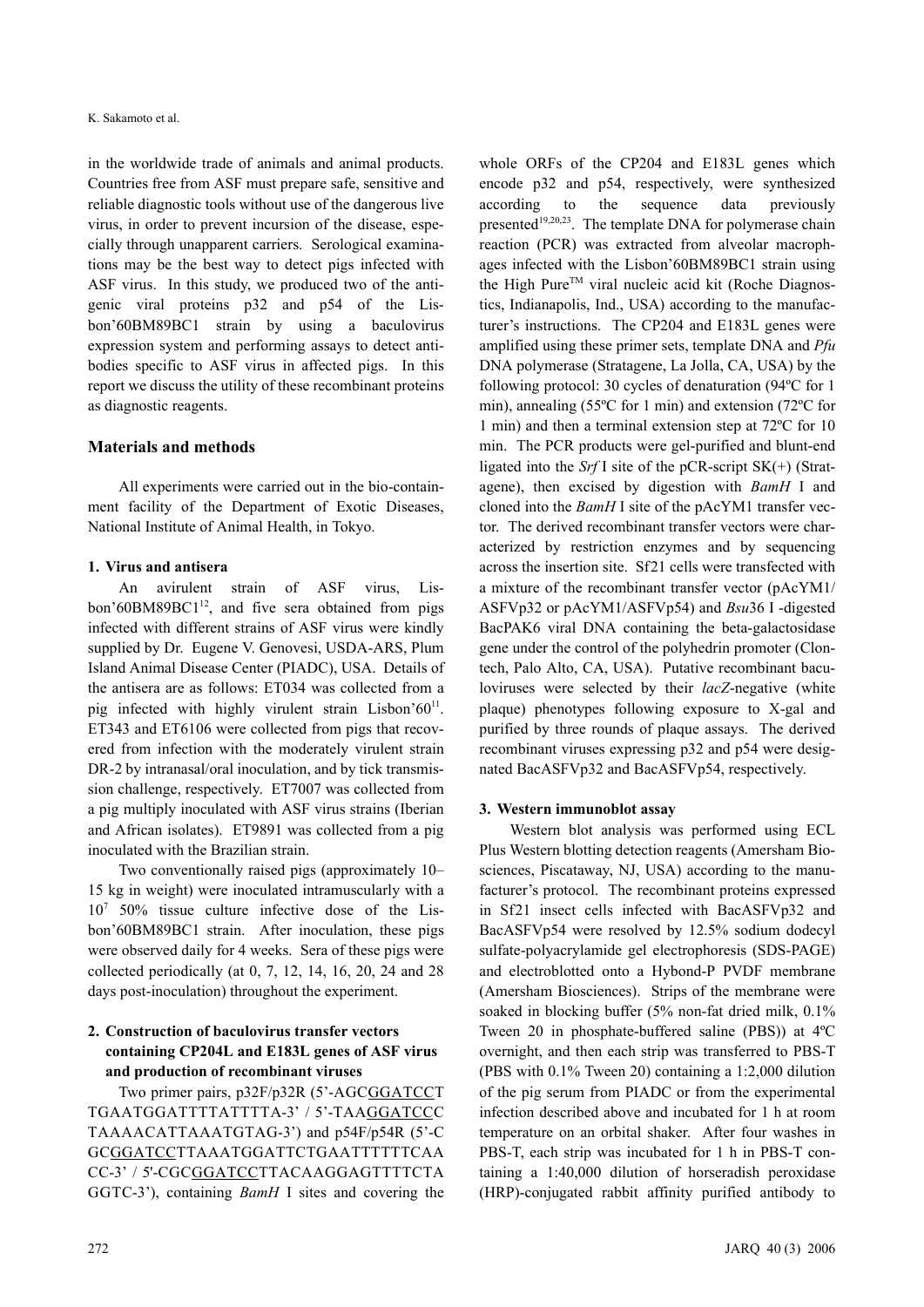swine IgG (Cappel/ICN, Aurora, OH, USA) and rinsed four times with PBS-T. The immune complexes were detected by chemiluminescent reaction of luminogen PS-3 with HRP.

## **4. Indirect enzyme-linked immunosorbent assay (ELISA) using recombinant proteins**

Sf21 or High Five insect cells were infected with the recombinant virus at approximately 5 multiplicity of infection and harvested at 4 days post-infection. Each recombinant protein was extracted from the infected cells (approximately  $1 \times 10^8$ ) by three cycles of freezing and thawing in 40 mL of PBS and diluted with coating buffer (0.05 M carbonate/bicarbonate buffer, pH 9.6) just before use as an antigen. Each well of a 96-well microtitre plate was coated with 50 μL of diluted recombinant antigen at 4ºC overnight. After absorption of the antigen, the wells were washed four times in PBS-T and incubated with blocking buffer for 1 h at 37ºC. Next, serially diluted pig sera from PIADC (1:50 to 1:6,400) or appropriately diluted sera collected from experimentally infected pigs at 0–28 days post-inoculation were added to the wells and incubated for 1 h at 37ºC. After four washes, the wells were incubated with a 1:2,000 dilution of HRP-conjugated rabbit affinity purified antibody to swine IgG for 1 h at 37ºC. Following washing as before, the plates were developed with *o*-phenylenediamine (OPD). The absor-





BacASFVp32- and BacASFVp54-infected cells and their supernatants were harvested at 4 days postinfection and were separated by 12.5% SDS-PAGE. The recombinant p32 and p54 proteins were detected by Western immunoblot analysis using an anti-ASF virus pig serum, ET034.

Lane 1: BacASFVp32-infected cells, lane 2: culture medium of cells infected with BacASFVp32, lane 3: BacASFVp54-infected cells, lane 4: culture medium of cells infected with BacASFVp54.

bance at 492 nm was measured using a multichannel spectrophotometer.

#### **Results**

The amplified CP204L and E183L genes were individually inserted into the transfer vector pAcYM1, and the recombinant baculoviruses expressing p32 and p54 (BacASFVp32 and BacASFVp54), respectively, were obtained by transfection and subsequent plaque purification. The recombinant proteins, p32 and p54, were detected by SDS-PAGE and Western blot analysis using one of the anti-ASF virus sera provided by PIADC (ET034) (Fig. 1). The recombinant p32 was expressed as a single band of 32 kDa and recognized not only in infected Sf21 cells but also in extracellular medium as described previously<sup>1</sup>. Although the recombinant p54 was also expressed as a single band of 25 kDa in infected cells, no secretion of the protein was observed. These



**Fig. 2. Western immunoblot analyses of the recombinant proteins (a) p32 and (b) p54 with antisera against several strains of ASF virus obtained from Plum Island Animal Disease Center, USA**

> Lanes 1–5: Antisera; 1: ET034, 2: ET343, 3: ET6106, 4: ET7007, 5: ET9891. Lane 6: Normal pig serum.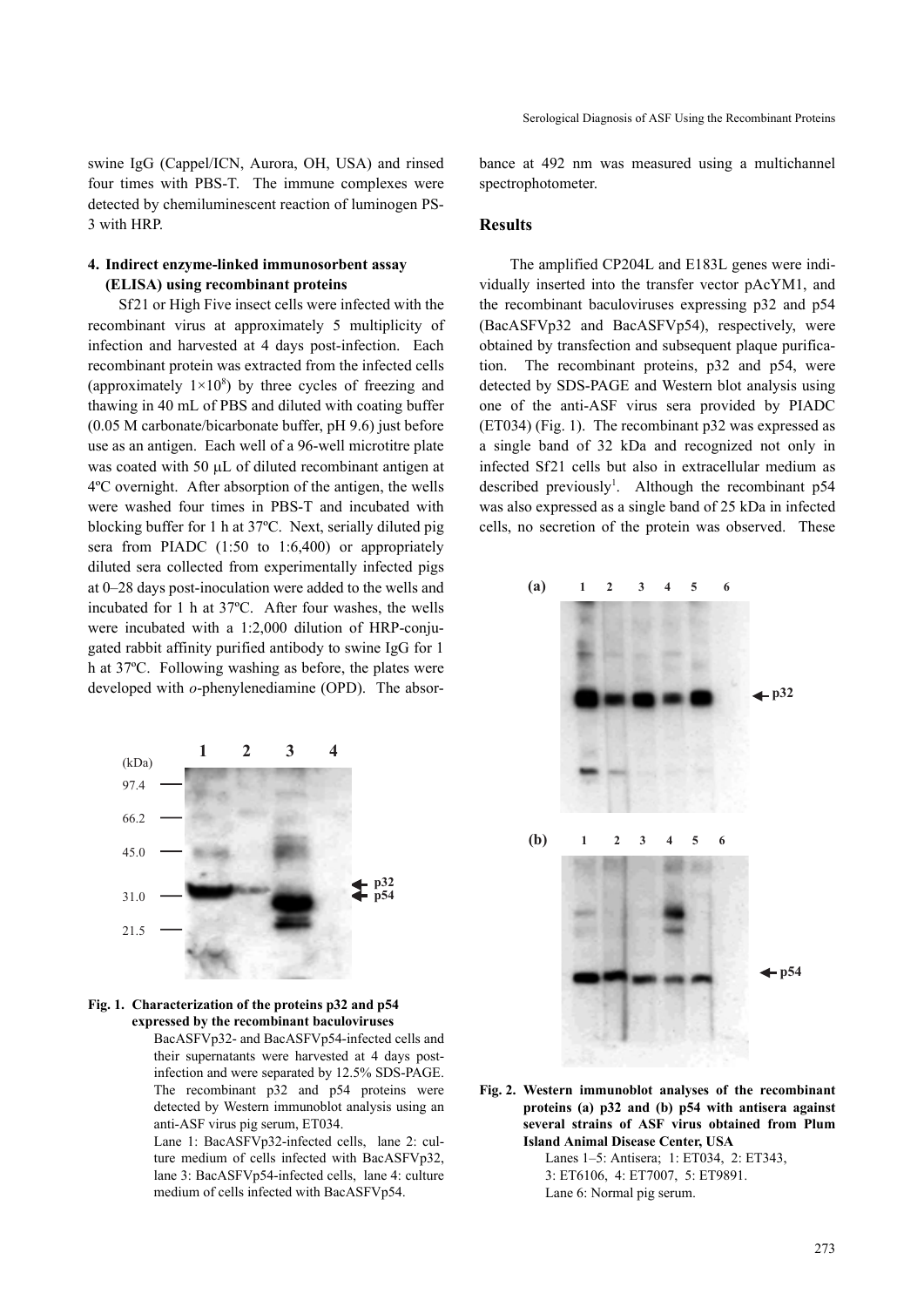recombinant proteins equivalent to native p32 and p54 appeared in Sf21 cells from 12 h post-infection (data not shown). Like an antiserum ET034, the other four antisera from PIADC showed positive reactions with both recombinant proteins p32 and p54 in Western blot analysis (Fig. 2). No signal was recognized between a normal pig serum and these recombinant proteins. The corresponding proteins were not present in cells infected with wildtype baculovirus AcNPV, BacPAK6 or mock-infected cells.

We performed the time course of antibody detection by Western blot analysis using the recombinant proteins and sera from pigs experimentally infected with the Lisbon'60BM89BC1 strain. Antibodies against p32 were efficiently detected from 12 days post-inoculation,



#### **Fig. 3. Time course of antibody detection by Western immunoblot analyses using sera from pigs experimentally infected with the Lisbon'60BM89BC1 strain**

The recombinant proteins (a) p32 and (b) p54 were resolved by SDS-PAGE and blotted onto Hybond-P membranes, then reacted with two pig sera collected periodically throughout the experiment.

whereas antibodies against p54 were detected as early as 7–12 days post-inoculation (Fig. 3).

To apply the expressed p32 and p54 to indirect ELISA, we determined the optimal dilution of these recombinant antigens by box titration using antiserum ET034. Since p32 was secreted into extracellular medium (Fig. 1), the supernatant fluid of BacASFVp32 infected cells was also used as an antigen. As shown in Fig. 4, both proteins exhibited strong reactivities with anti-ASF virus pig sera from PIADC. OD values of these antisera were significantly higher than those of the control, an uninfected normal pig serum. The supernatant fluid of BacASFVp32-infected cells (a 1:100 dilution) and extract of BacASFVp54-infected cells (a 1:200 dilution) presented a similar tendency of the reaction patterns with antisera. On the other hand, a 1:1,000 dilution of the extract of BacASFVp32- infected cells showed relatively higher OD values than those of the former two antigens. This cell-extracted recombinant p32 also exhibited the lowest OD value with a normal serum. The ELISA titers of sera of experimentally infected pigs rose day by day, as presented in Fig. 5. When the cell-extracted p32 was used as an antigen, the titers rose markedly between 7 and 12 days post-inoculation and remained high (e. g.  $>$ 1.1 OD at 1:100 dilutions of sera from pigs nos. 1 and 2) until 28 days post-inoculation. The amount of the recombinant p32 and p54 extracted from  $1 \times 10^8$  cells was sufficient for coating almost 8,000 and 1,600 ELISA plates (40 samples/plate for screening), respectively.

### **Discussion**

Recombinant proteins have been used frequently to develop novel diagnostic systems for detecting antibodies against important veterinary viruses. It is especially convenient for serological diagnosis of the Office International des Epizooties list A diseases to use recombinant proteins instead of the virus itself. In the case of ASF, one of the 15 list A infectious diseases, the recombinant proteins derived from a Spanish strain, E70, have already been prepared for this purpose<sup> $2,14$ </sup>. Gene expression systems using bacteria, yeast, mammalian cells, baculovirus and vaccinia virus are powerful tools for producing antigens. In particular, the baculovirus expression system is considered to be ideal for the production of large quantities of the recombinant proteins that exhibit antigenic properties similar to those of their native counterparts<sup>13</sup>. We, therefore, expressed p32 and p54 of ASF virus Lisbon'60BM89BC1 strain by recombinant baculoviruses to investigate their potential diagnostic use.

The expressed p32 and p54 reacted with all five antisera from PIADC in Western immunoblot assay and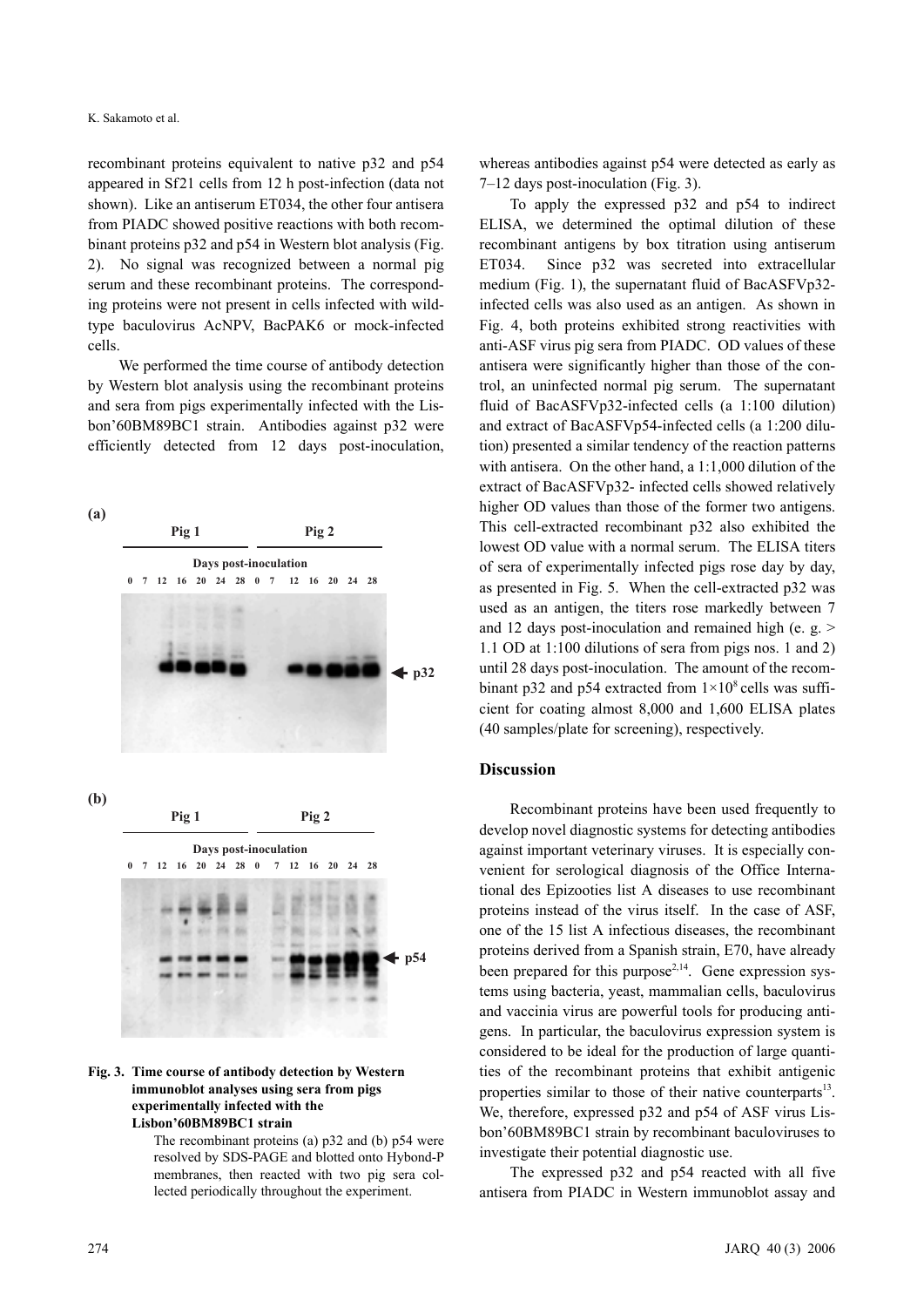#### Serological Diagnosis of ASF Using the Recombinant Proteins







**Fig. 5. Time course of antibody detection by indirect ELISA tests using (a) the supernatant of BacASFVp32-infected insect cells (1:100 dilution) and the extracts of (b) BacASFVp32- and (c) BacASFVp54-infected cells (1:1,000 and 1:200 dilutions, respectively) as antigens**

Pig sera experimentally infected with the Lisbon'60BM89BC1 strain were collected at 0–28 days post-inoculation. OD492 values of 1:100 and 1:400 dilutions of these sera were obtained.

 $\rightarrow$ : Pig no. 1 (1:100),  $\rightarrow$ : Pig no. 1 (1:400),  $\rightarrow$ : Pig no. 2 (1:100),  $\rightarrow$ : Pig no. 2 (1:400).

indirect ELISA, suggesting that these proteins can be used to detect antibodies against various strains of ASF virus. In Western blot analysis, antibodies to p32 and p54 were detected simultaneously from 12 days post-inoculation in pig no. 1 experimentally infected with the Lisbon'60BM89BC1 strain. However, in pig no. 2, antibody to p54 was detected earlier than that to p32. The time course experiments of antibody detection indicate that the recombinant p54 has relatively higher sensitivity than p32 and should be used mainly in Western blot analysis to find pigs in the early stage of ASF virus infection. In contrast, in indirect ELISA, the recombinant p32 is more efficient than p54 for antibody detection. Since the extract of BacASFVp32-infected cells can be diluted more than that of the Lisbon'60BM89BC1-infected cells, it is possible to lower non-specific (false positive) reac-